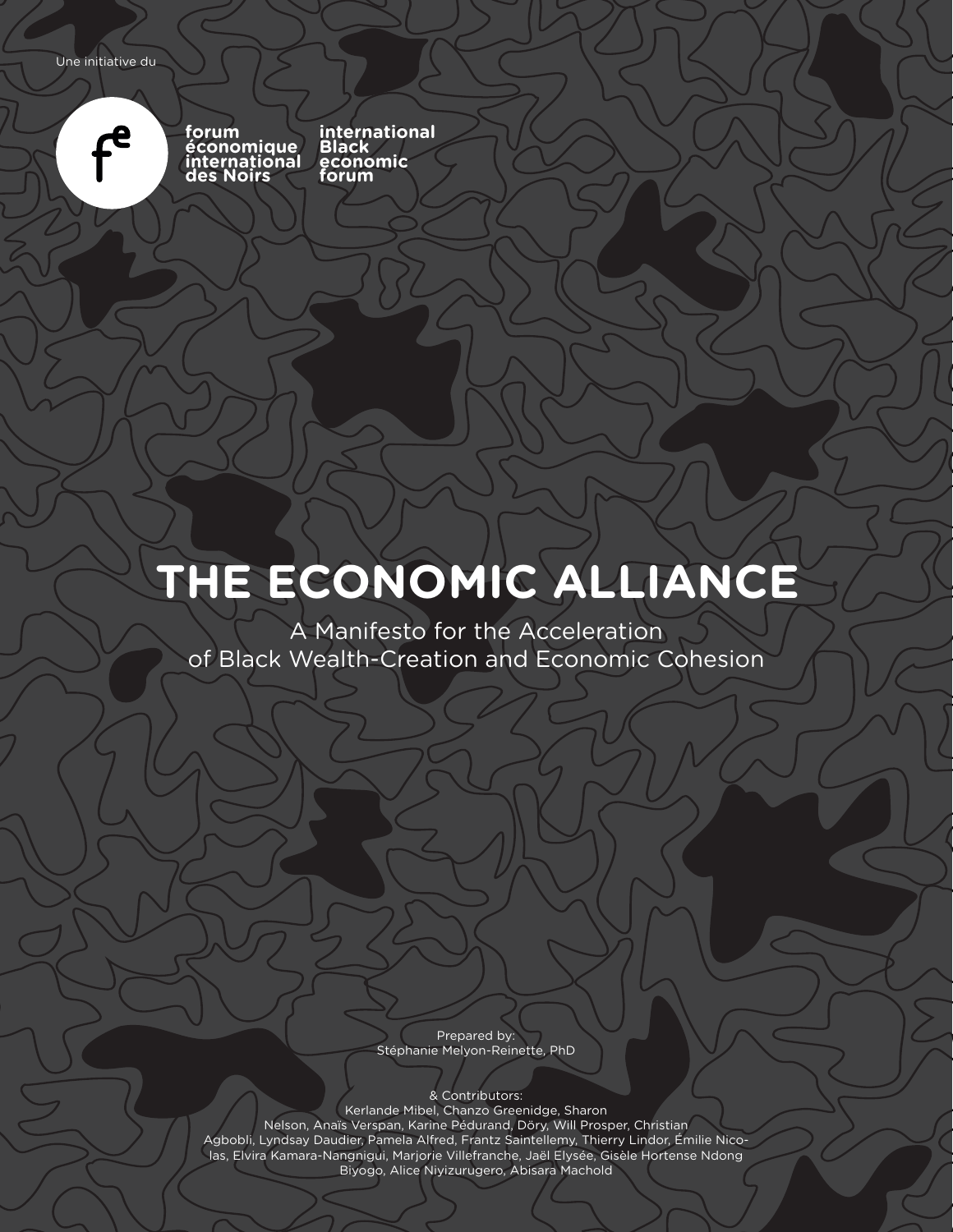# **PREAMBLE**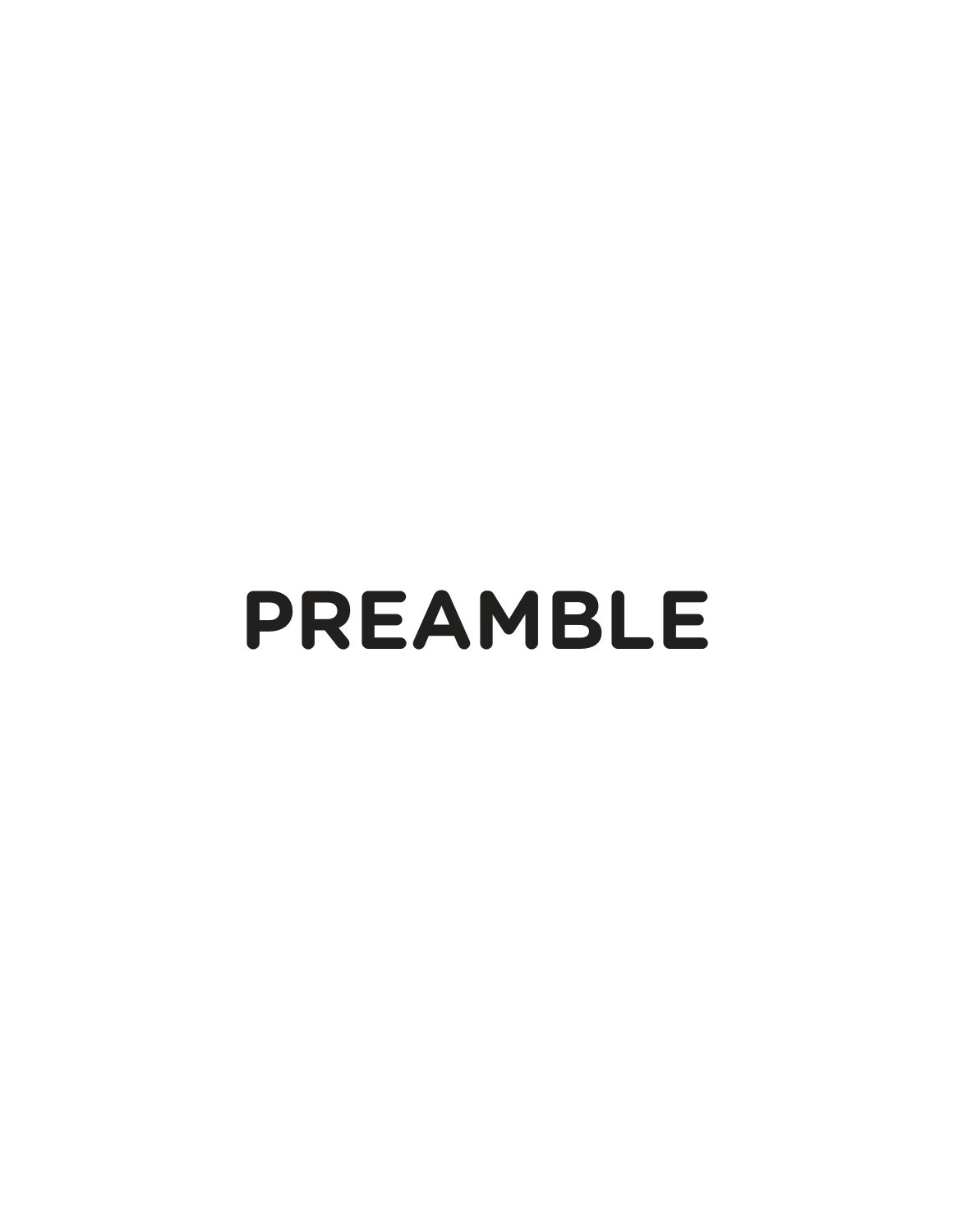We pledge ourselves to liberate all our people from the continuing bondage of poverty, deprivation, suffering, gender and other discrimination

Money won't create success. The freedom to create it will.

– Nelson Mandela



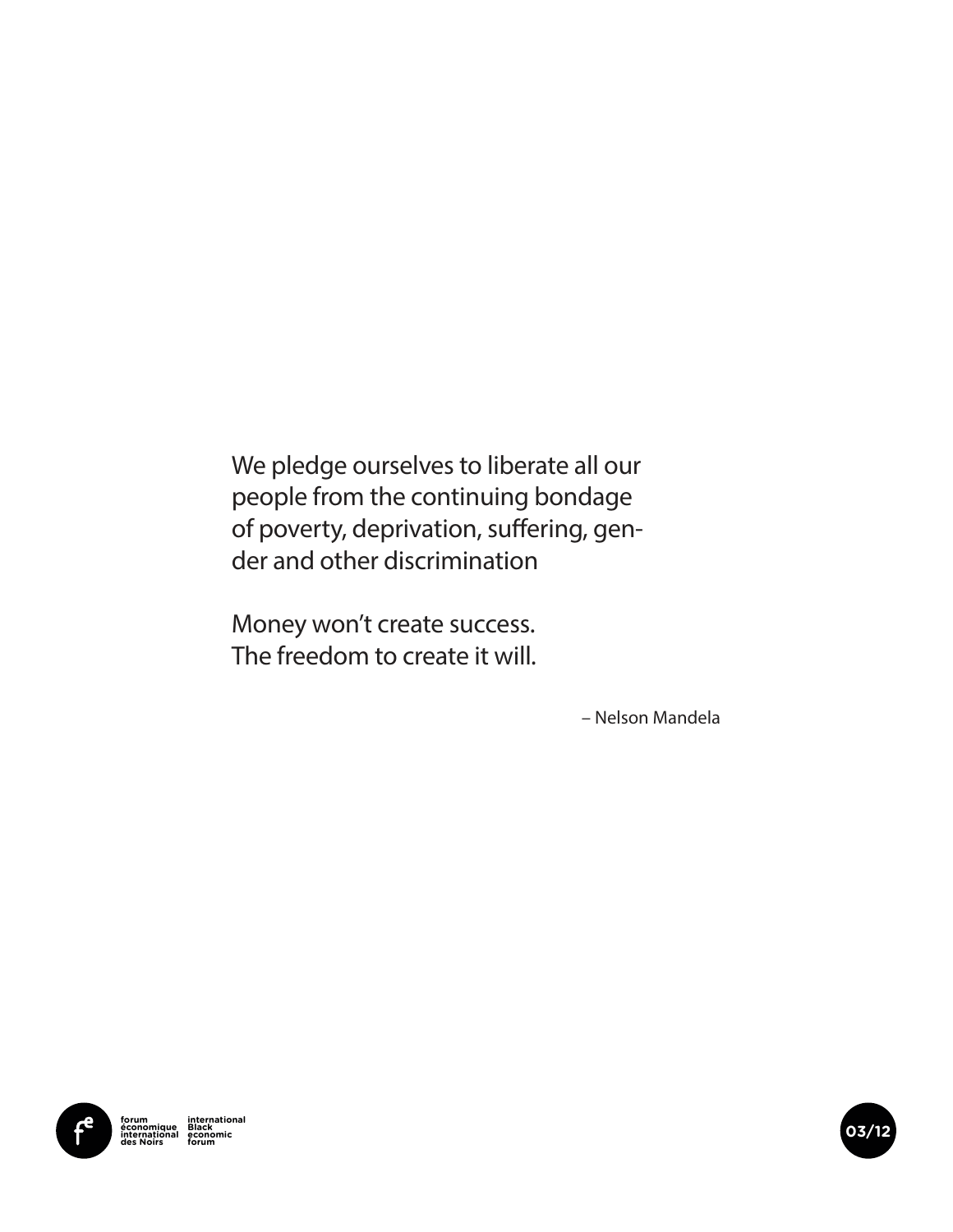## **Rationale for the Alliance and Manifesto**

This Alliance emerges from the concern of a number of individuals for the welfare and betterment of their communities. They are young CEOs, researchers, community leaders, artists, intellectuals and activists who have mobilized to organise for action- collective action for the good of all.

The Economic Alliance aims to bring together Black men and women from a range of backgrounds around their development both as a people and as individuals, their prosperity and that of their countries (of origin and residence). We will invest our efforts and resources not only in our communities, but in all societies, all decision-making bodies, and all opportunities in order to secure our economic well-being.

The aim of the IBEF is the advancement and economic empowerment of Black people at national, international and local levels. Its mission is the acceleration of wealth among Blacks, and this Economic Alliance is one of its cornerstones, relating to its stated objectives of:

- Promotion of the economic empowerment of Black people
- Engagement Blacks on economic issues
- Proposal of pragmatic solutions to economic issues faced by Blacks
- Mobilization of stakeholders relevant to these challenges and issues to drive the economic advancement of Black people

It is apparent that Blacks around the world are socially marginalized. A cinderblock – or a glass ceiling- is clearly working to restrain Black people and communities in their vast majority to the lowest strata of the

societies in which they live. We speak then of institutional racism. We can also have cause to speak of a 'color line'.

As DuBois noted, «the problem of the color line (must be questioned) not simply as a national issue and personal goal but rather in its larger world aspect in time and space.»

Indeed, the color line has penetrated the collective unconscious, and even today's political consciousness. And if it is the result of an economic system of domination and exploitation of Blacks and people of color imposed by white colonizers, it also stems from the internalization of this color line by these self-same Black and oppressed peoples. The internalization of this color line leads to the internalization and social codification of subaltern color status relating to social class, opportunities, wealth distribution, etc.

- Dr. Stéphanie Melyon-Reinette (Guadeloupe)

The result is not only violence that is 'allegedly' intrinsic to Blacks, but also apparent in our representation of ourselves, sometimes engendered in the absence of a general determinism which favours our identities, sometimes rejected, but stereotyped, over-determining us in our accused bodies. A destiny that we, members and supporters of the Alliance, wish to dismantle in order to embrace who we are and to reinvent our identities, our ideas, our imagination and our destinies.

These facts present us with a challenge: that of a change of direction. We have defined guidelines in order to déchouker, to uproot the evils noted above. In proclaiming the following guidelines, we are the heralds of a total emancipation from the clichés, grievances, di-



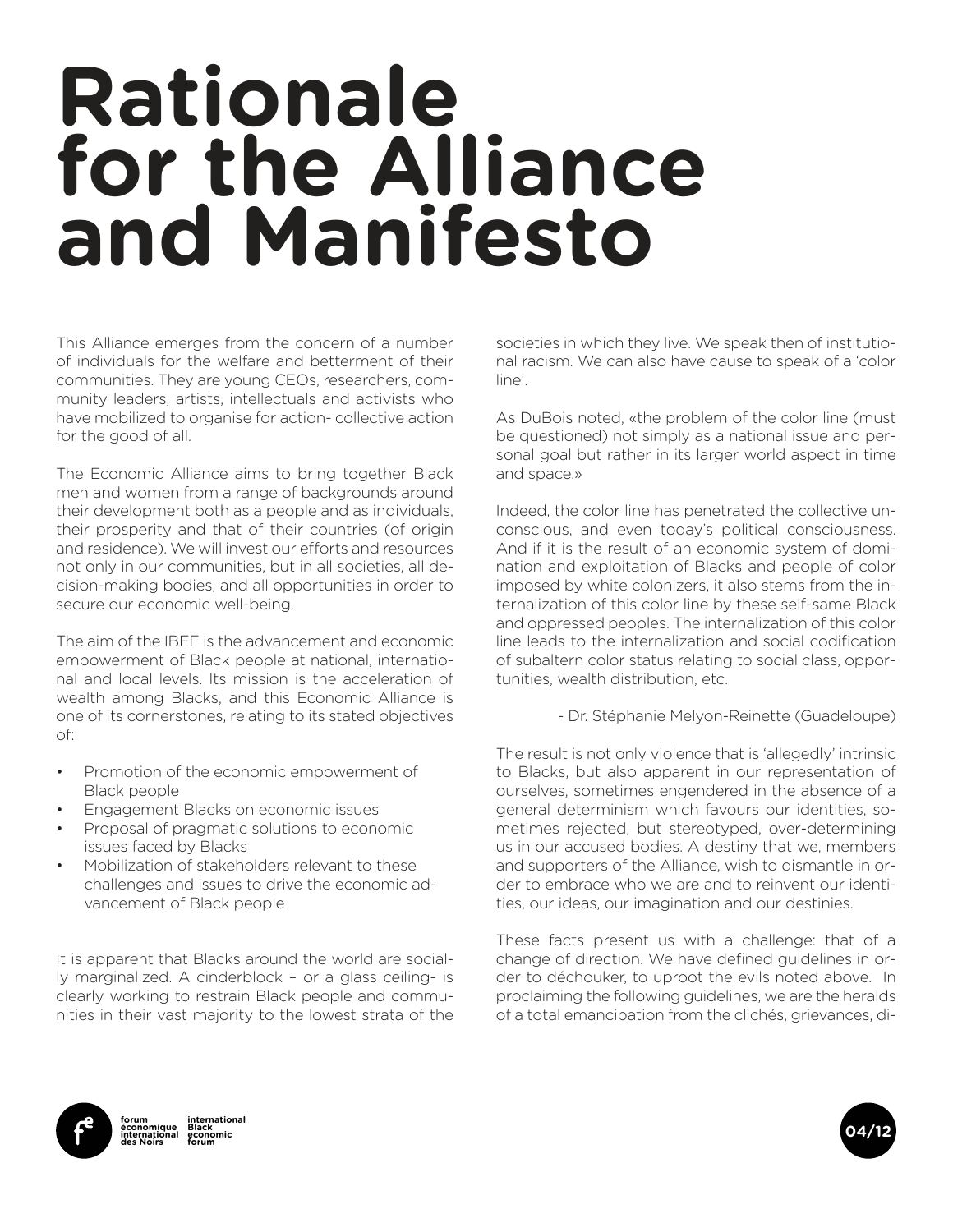visions, stagnation and deficits that some would assign to us. We proclaim them as a profession of faith. We have based our reflections on two definitions of «wealth»:

#### Cultural and civilizational values: moral, intellectual and spiritual.

Material goods. Products from the economic activity of a community.

These guidelines are primarily the results of the 1st unconference organized by the IBEF, whose iterative approach advocates the combination of reflection and real and tangible initiatives to meet our respective economic needs. At this event, Canadians of diverse origins (Germany, Austria, Cameroon, Canada, Congo, Ivory Coast, Haiti, Jamaica, Mali, Rwanda, Senegal, Togo, Trinidad & Tobago) as well as French citizens (Guadeloupe) made proposals on priority economic issues and perspectives in order to collectively build a strategy to promote our empowerment.

These guidelines are also the result of reflections from several engaged intellectuals and activists who mobilized to submit key ideas for the development of this Alliance, a profession of faith which we wish to see applied at the individual, community and national level.

 Furthermore, it is important to point out that this Economic Alliance is possible thanks to various movements and initiatives, such as Negritude, which preceded the IBEF, as well as those who fight today for the emancipation of racialized and oppressed and racialized and the defence of their heritages.

Finally, it is essential to emphasize that our Alliance is a grouping of partisan reflections that addresses itself to Black people and for Black people, while not aligning under any ideological framework other than that of the emancipation of Blacks. Our guidelines transcend political parties and ideological families, whatever they might be (ethnic, clan, political, color-based, etc.). The drafting of these guidelines is part of a comprehensive approach embracing all that we are. A participatory approach to stress that we all work for our respective and common futures, since we are masters of our own destinies.

« Je dis qu'il faut tirer la chaîne et lever l'ancre et puis partir Car cette heure est propice et bonne »

– Anthony Phelps (Haïti)

Car il est temps d'enlever les sutures aux cicatrices du passé faisant de tout noir une victime, fébrile, inconsistante, et impuissante.

Car il est temps d'abroger les conséquences de la colonisation, et de faire feu de tout bois, nous descendants du bois d'Ébène, en tirant la meilleure essence de notre génération, de celle dont nous procédons et de celle qui procédera de nous.

– Nèfta Poetry (Guadeloupe)

« Le temps n'est plus au jeu nous avons dépassé le chant des marionnettes. Le temps n'est plus au sommeil »

– Anthony Phelps (Haïti)



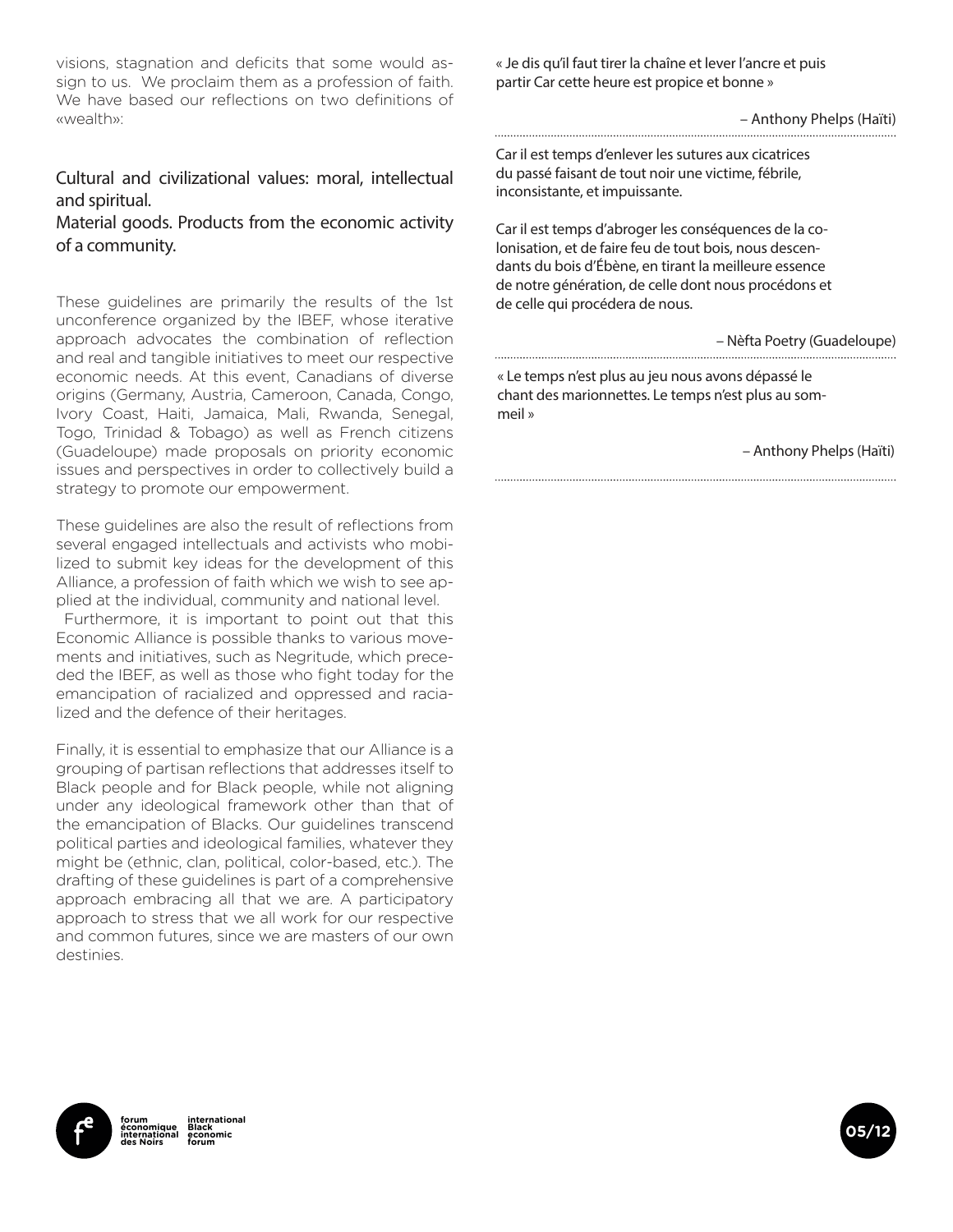## **Core precepts of the economic alliance**

### In signing the Economic Alliance, we commit to:

#### **#1 CHANGING OUR OUTLOOK FAIR AND WITHOUT FEAR OR FAVOUR**

« Il m'arrive, je l'avoue, d'avoir honte de cette pitoyable trahison de nos exploits et de nos conquêtes d'antan. Trahison de nos aspirations les plus nobles à la liberté, l'égalité et la fraternité. Trahison de nos rêves les plus grands de briser toutes les chaînes. »

– Michaëlle Jean

We are committed to never betray our ideals and to demonstrate boundless honesty about what we are for those who are to come after us, come what may. We must take an uninhibited and uncompromising look about our shortcomings in order to overcome them and to work in a positive dynamic.

It is true that the perspectives others may take towards us may leave us with a palpable bitterness, which can disconcert the best among us. However, we will

not allow ourselves to be labelled, or even named by others. From here on, we will work in full authority over our identities.

We must leverage the media. But which ones? To counteract the harm caused by directed information, misinformation in a word, we must **#MiserSurLes-BonsMédias**, but even better:

- Create our own news media to develop a new narrative,
- Use our existing news media
- Ensure the visibility of black intellectuals
- Define our own aesthetics #NappyMovement

We reject colorism and sexism as well as all forms of discrimination so that our respective well-being contributes to improving our social, cultural and economic lives **#SharonNelson**

In acknowledging the racialization and feminization of poverty, we embrace our peers, colleagues, collaborators and fellow citizens in all their diversity and difference. Racism and/or structural discrimination related to gender must under no circumstances continue to contribute to the impoverishment of our communities and peoples. **#MyrlandePierre**, sociologist.

#### **#Bilan #Manquements #StopauxStéréotypes**

For us, the economic welfare of Black communities will be also measured by the level of development of Black women.



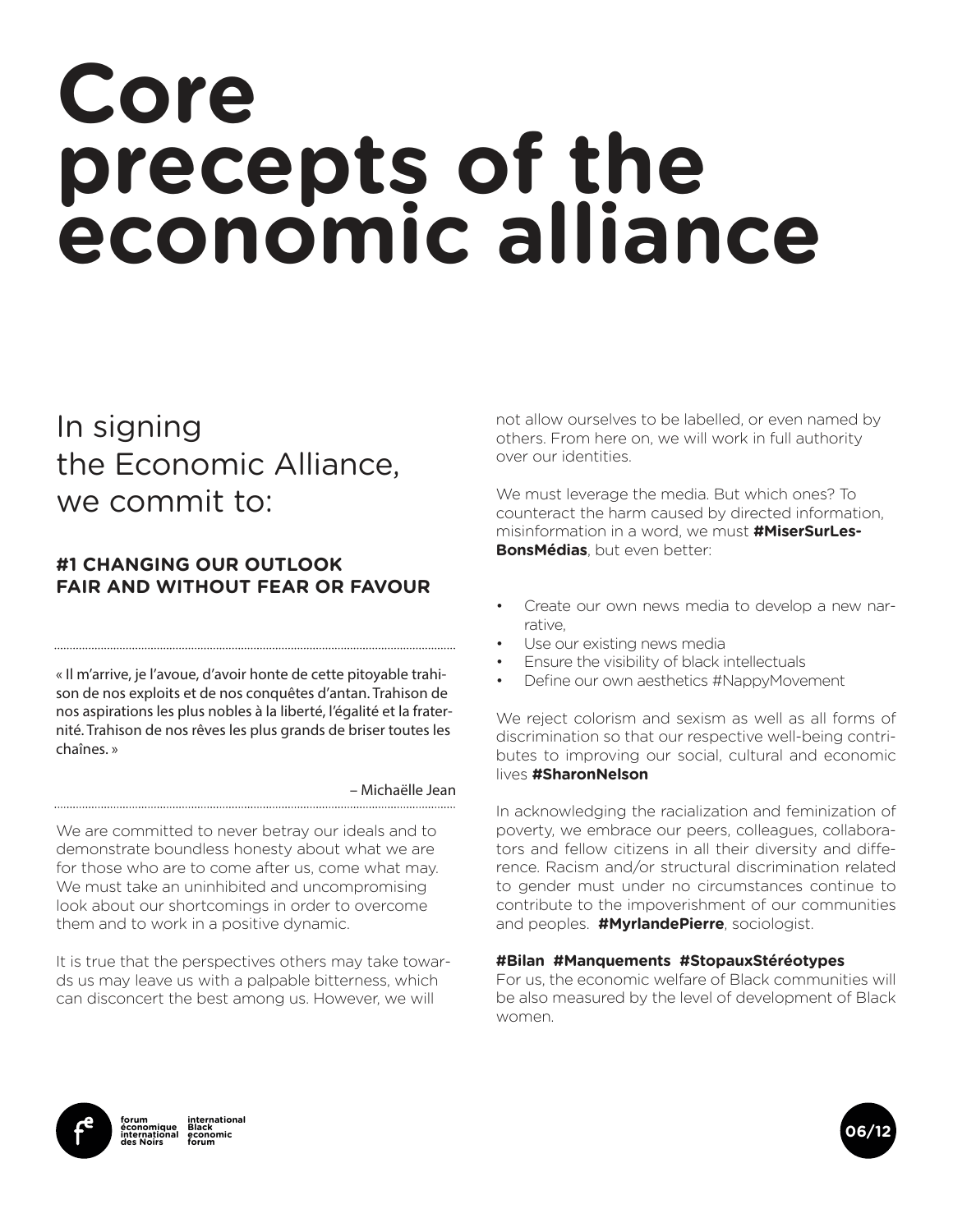#### **#2 CREATING CONSCIOUSLY VALUING OUR ARTISTES**

« To most white people, Jazz means Black and Jazz means dirt, and that's not what I play. I play Black classical music ».

– Nina Simone

Nous devons « poser une base, construire, enraciner un rapport de confiance, une relation solide et sororale, c'est l'éthique de notre travail. Nous prenons pour modèle le #sousou et nous le transposons dans nos arts. Nous avons pour but de créer une économie culturelle solidaire, pérenne, et autonome en valorisant l'esthétique noire hors des stéréotypes et des blés imposés. Être une femme artiste, c'est être créatrice de mémoire(s), c'est aussi être un connecteur de patrimoine. Nous semons les graines d'agrumes du Nouvel An chargées d'espoir, d'amour et de prospérité pour une économie fertile »

 – Collectif LFP Anaïs Verspan –plasticienne Karine Pédurand –comédienne Dory Sélèsprika -Slameuse #LFP : Lanmou Pli Fò / Love. Perfect.Feeling

We will excel when given the opportunity to demonstrate our abilities. And if the color line prevents us from attaining these roles, we will have recourse to OUR artists and creatives to make it happen: for Blacks, by Blacks, and as Blacks.

We recognize the economic impact of the artistic and cultural sector and will always value the work of our artists, because they are bearers of our collective imagination and a part of our Legacy.

We know that art and culture can contribute to improving the living conditions of communities by reducing violence on the ground.

**#PeterFlegel**, Fondation Michaëlle Jean.

#### **#3 EDUCATING IN OUR IMAGE**

We know and will consciously act to commemorate and teach the contribution of Blacks to civilization as well as the history of colonization, genocides and the slave trade, firstly for the benefit of our children and our peers, and then for the host society.

We recognize that «the future prosperity of our communities also requires this effort of remembering that is an essential step in the valorization of Black people in order to allow everyone to be aware and to take stock of the machinery of destruction that has been put in place to achieve commercial objectives and the acts of the heroes of Black societies who have resisted." #KerlandeMibel

We know and will pass on the great deeds of our ancestors as well as their suffering, without glorification or a sense of victimhood, in order to bring about collective appreciation of our stories in full recognition of our complete integrity and our contributions to humanity. #WillProsper, Founder of the MNR (Montreal-NordRépublik).

« Les modèles de réussite au sein des communautés noires sont fondamentaux pour la persévérance scolaire et le développement professionnel » 

We will strive to innovate in education, to integrate, inspire and mobilize young people by offering them examples of success within their communities. We will choose to provide pedagogical guidelines in accordance with the type of citizen that we want to see emerge from within our communities: individuals who are conscious, (pro-)active, determined and committed to the prosperity of their people.

#### **#4 ESTABLISHING VIRTUOUS CYCLES, OUR NETWORKS**

« You don't fight racism with racism, the best way to fight racism is with solidarity »

– Bobby Seale (Black Panther party)

« Revolution is about the need to re-evolve political, economic and social justice and power back into the hands of the people, preferably through legislation and policies that make human sense. That's what revolution is about. Revolution is not about shootouts »

– Bobby Seale (Black Panther party)



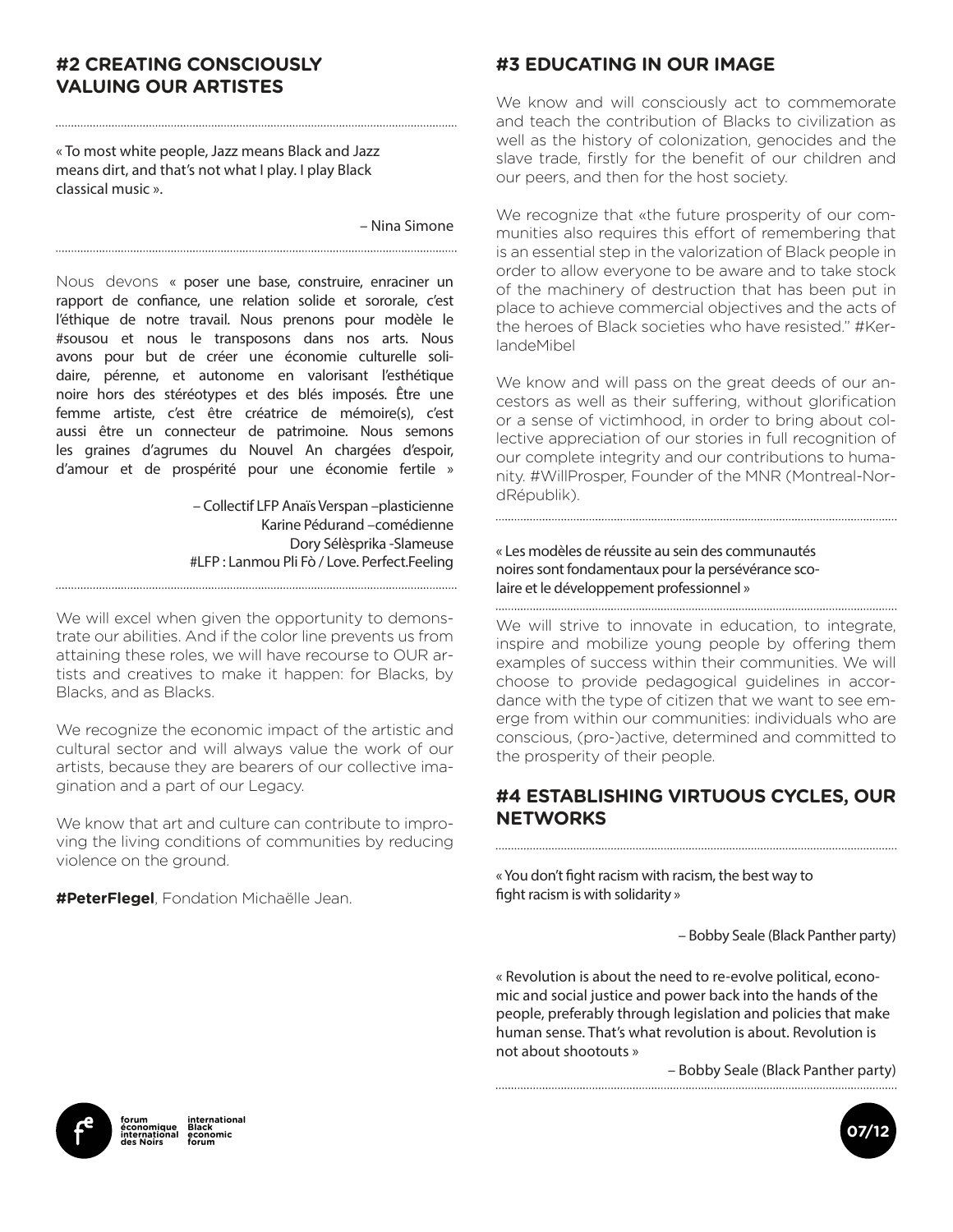We will dispense with the concept of «every man for himself» to form ourselves into a lobby which transcends our differences. Our differences cannot separate us, nor can our personal opinions and individual ambitions work against our common and respective development. **#ChristianAgbobli #ChanzoGreenidge**

We, ourselves members of Diasporas, commit to refraining from condemnation of fellow brothers and sisters who have left to develop themselves overseas. We undertake to never prejudge their identities or their belonging to the larger black community, regardless of their life choices (be they sentimental or residential).

The context of globalization in which we live must not only become an asset, but another string to our bows. We will leverage various international networks to build our businesses in a sustainable manner at all geostrategic levels. We embrace our brothers in the Diaspora, as unwavering contributors to the improvement of our countries, and as representatives of our cultures abroad. They are bearers of innovation, knowledge and initiatives. **#ChristianAgbobli** 

When we belong to the economic elite of the country, we commit to investing in and for our cultures (education, businesses, organizations, artists, creativity...). We will use our native traditional and contemporary cultures as spearheads and battle-horses so that we will no longer be obliged to beg for pennies from external powers that do not adhere to our codes. We will capitalize on our cultures. **#StéphanieMelyonReinette**

When we belong to the economic elite of the country, we will enable the establishment of co-operatives or new models of cooperation and economic development. We must support our more established institutions as standard-bearers for our communities and our cultures. **#MarjorieVillefranche**

#### **#5 DEEPENING TIES THAT BIND OUR PEERS AND OUR PARENTS...**

« I think what motivates people is not great hate, but great love for other people. »

#### – Huey P. Newton (Black Panther Party)

We will create networks of influence. Our first network, the family, must be protected from all pernicious influences in its path; we therefore commit to restoring the foundations of family in the face of the ruinous impact of colonization, to assist single-parent households by establishing systems of assistance and communication to offer our offspring the necessary frameworks for health and success in life.

Our homes and habitats must be strengthened, valued and respected. It is important to resist gentrification while revitalizing our neighborhoods and countries with a strong black presence and through a strong black population. We will make our presence an attractor, an indication of strength, and an asset. **#Lyndsay-Daudier** 

«There is still much to do to facilitate economic integration. It is up to black communities to develop a clear vision on what they want and to create the necessary levers to ensure commitment on the part of government agencies to the achievement of those objectives. In effect, bureaucrats and elected officials can provide leadership and have a role in the social mobility of our communities" **#KerlandeMibel** 

In developing our economic might, we will invest in the political and public spheres to deepen the involvement of our communities in state institutions and government organizations to ensure a presence that goes beyond quotas. Strategic alliances and institutional politicization must be weapons which are acquired in greater volume and are better distributed. The democracies in which we operate will have to reckon with us, our skills and our demands. **#ÉmilieNicolas**



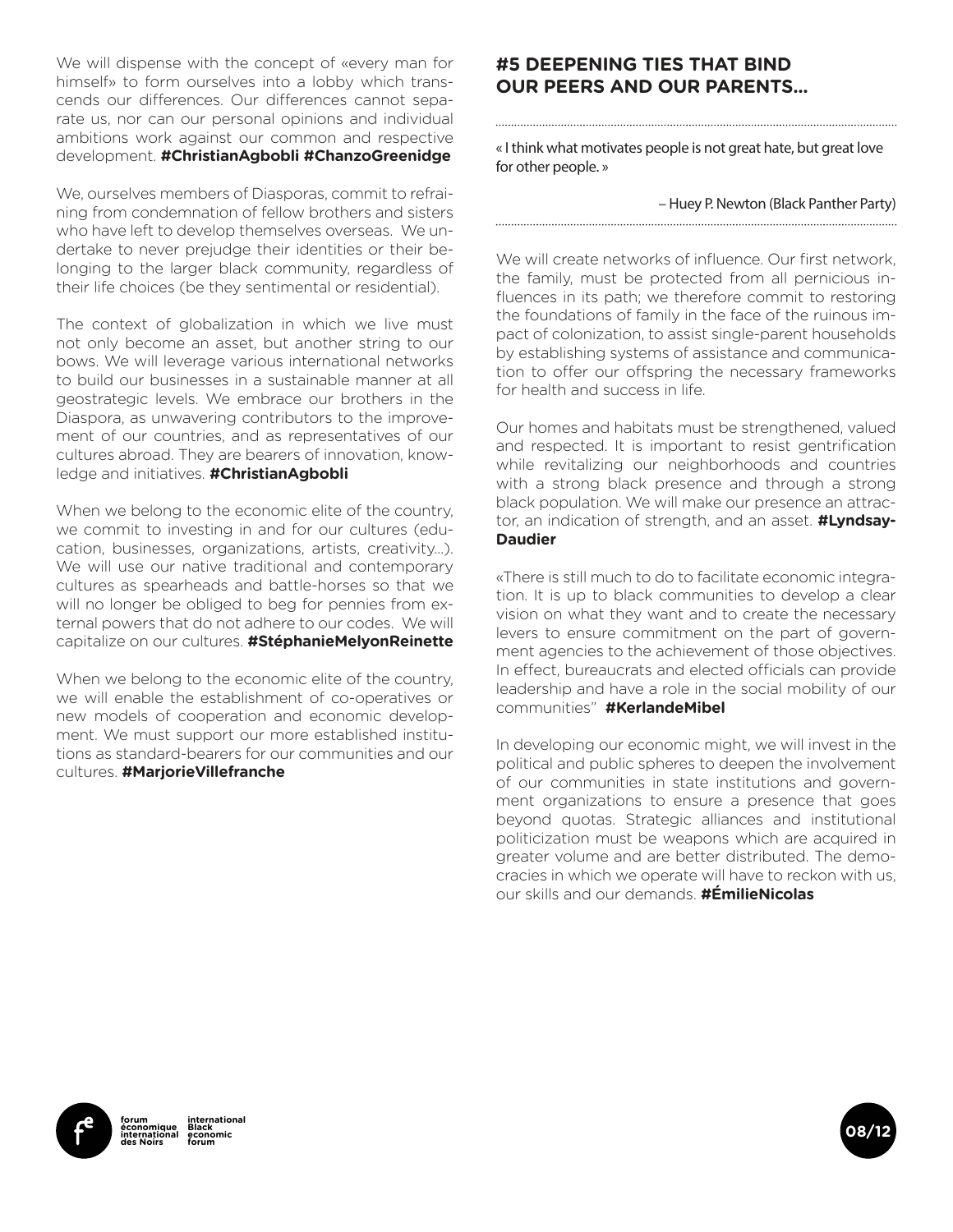We are committed to overthrowing «White privilege» and bringing down systemic racism, which plays a key role in keeping black populations in conditions of poverty. **# ElviraKamara-Nangnigui**

We will promote and introduce ground-breaking initiatives, reflections of our confidence and our mutual trust. It is essential to encourage risk-taking. We will enter, therefore, into a dynamic of bravery #Dare. We will achieve this by fostering networking, and strengthening ties. **#KomlanMessie** 

#### **#6 THE TECHNOLOGICAL CUTTING-EDGE AND PROTECTING OUR CULTURES**

« Penser et agir par nous-mêmes et pour nous-mêmes… accéder à la modernité sans piétiner notre authenticité »

– Léopold Sédar Senghor (Sénégal)

Future prosperity requires the appropriation of new technologies. The sciences offer real opportunities and contribute to social mobility (availability of jobs, professional mobility, emerging careers)

**#FrantzSaintellemy**, Founder and CEO, incubateur 3737 **#YvesToussaint**, Co-Founder of Outpower

We foresee our sustained involvement in the emergence of new technologies which are respectful of both our socio-cultural and natural environments. We commit to creating while preserving our native habitats, to invest our knowledge within a framework of sustainability. Our environmental responsibility will ensure sustainable economic development both in terms of developing cutting-edge technologies and in the natural diversity of which we are custodians and inheritors. Social mobility, the development of new tourisms, competitiveness and ecology will be combined.

We will encourage our youth to build enterprises in these two areas: Cutting-edge technology and ecology to establish and/or sustain our competitiveness in international markets.

We will create, protect and defend our intellectual property and patents while valuing our natural, renewable and clean resources. **#Sustainability** 

#### **#7 OUR MARCHES, OUR MARKETS CREATING OUR ENTREPRENEURIAL DYNAMICS**

Dark & Lovely, you will think this brand is by dark and lovely people, but no, it is from L'Oréal ! "

#### – Abisara Machold

We understand that our consumption choices and our spending contribute to or detract from the development of our societies. So what if we decided as citizens to consume responsibly? **#GisèleHortenseNdong-Biyogo**

We must create our own markets and put an end to the co-optation of our own niches by Western conglomerates. We need to create our own entrepreneurial synergies in order to highlight our strengths and to exercise control over our supply **#StéphanieMelyonReinette**

We will advance by controlling our markets. Our communities, here and elsewhere, are high growth-potential markets. We will create wealth while valuing our black heritage and contributing to the display of our aesthetics, codes and values in a positive light. **#AbisaraMachold**, CEO of Inhairitance.

« L'immobilier – the Ultimate Equalizer – est un levier de taille dans la création de la richesse des individus et des collectivités. Nous investirons dans la pierre. C'est un devoir de devenir propriétaire » **#ThierryLindor**, PDG de REMAX Griffintown

If our people were expropriated from their own country and/or their land, we will launch a counter-offensive aimed at facilitating access to ownership by our peers. We are committed to energizing our entrepreneurship by working for access to public procurement markets, by developing support networks - beyond capitalist precepts of competitiveness - among entrepreneurs, by supporting small traders - crafts are also at the heart of our economies and cultures - for the maintenance of life-sustaining economic activity, and by creating new businesses with high growth potential.



.

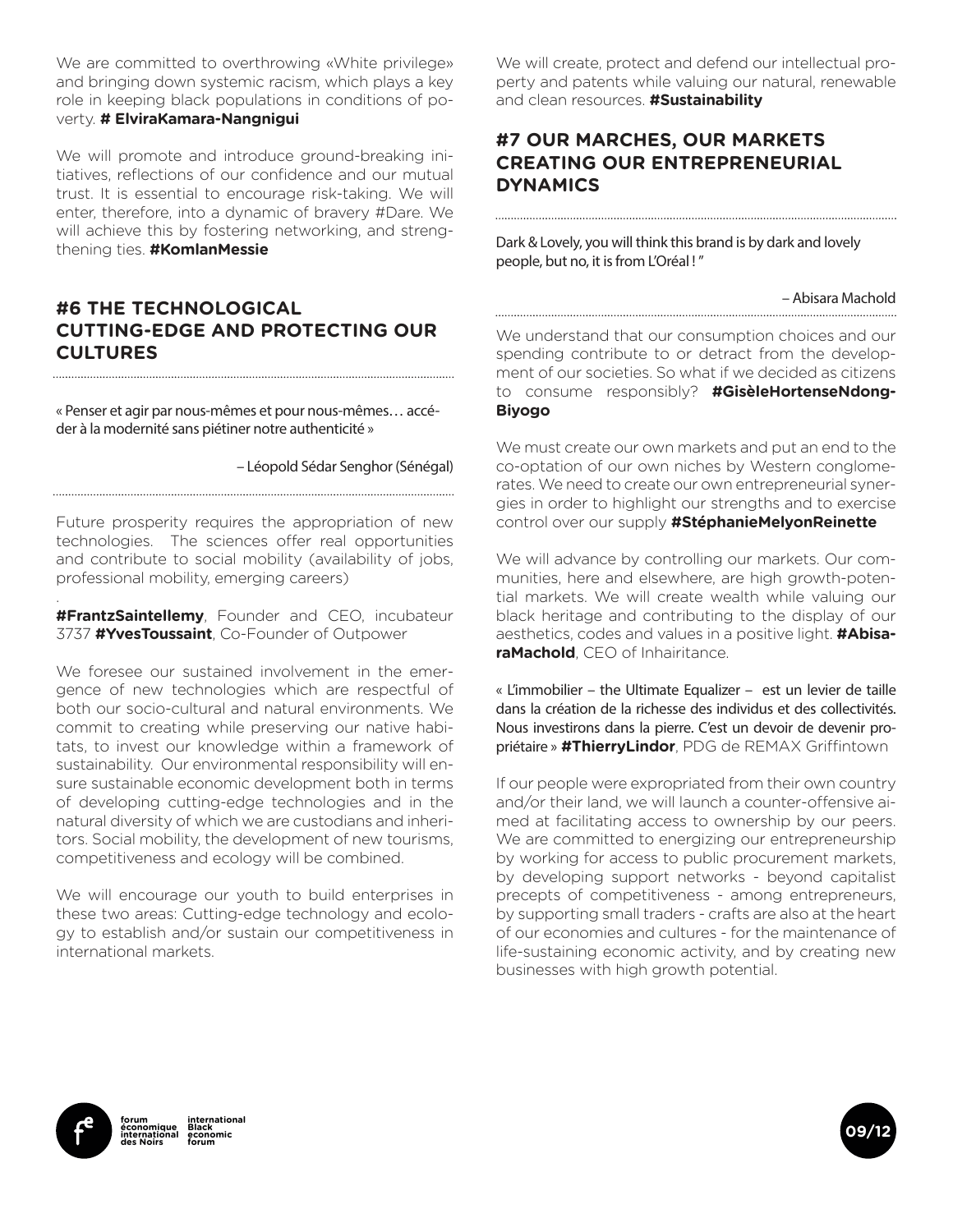We are committed to creating self-sustaining networks able to perpetuate themselves without closing ourselves to other spheres of exchange. We wish to develop the markets of black communities as future sources of economic vitality. We will develop innovative philosophico-economic thinking in which solidarity has pride of place. We recognize our pioneering potential which has been spurred by the impoverishment to which we have been subjected. Economic Solidarity will be our watchword, both a lever and a protective buffer for our businesses. #Tontines #SousouBigScale #PamelaAlfred, Founder of Ask Pam.réer des réseaux autosuffisants, en capacité de s'auto-alimenter, sans se fermer aux autres sphères d'échange.

We fully support the precepts outlined above and position ourselves as signatories and stakeholders in this profession of faith. By signing onto this Alliance, we adhere to the principles contained herein in order to forever acknowledge, take action and take a stand for our prosperity and our economic development.

**And we proclaim in unison:** 

### **«I am Black and I create wealth.»**



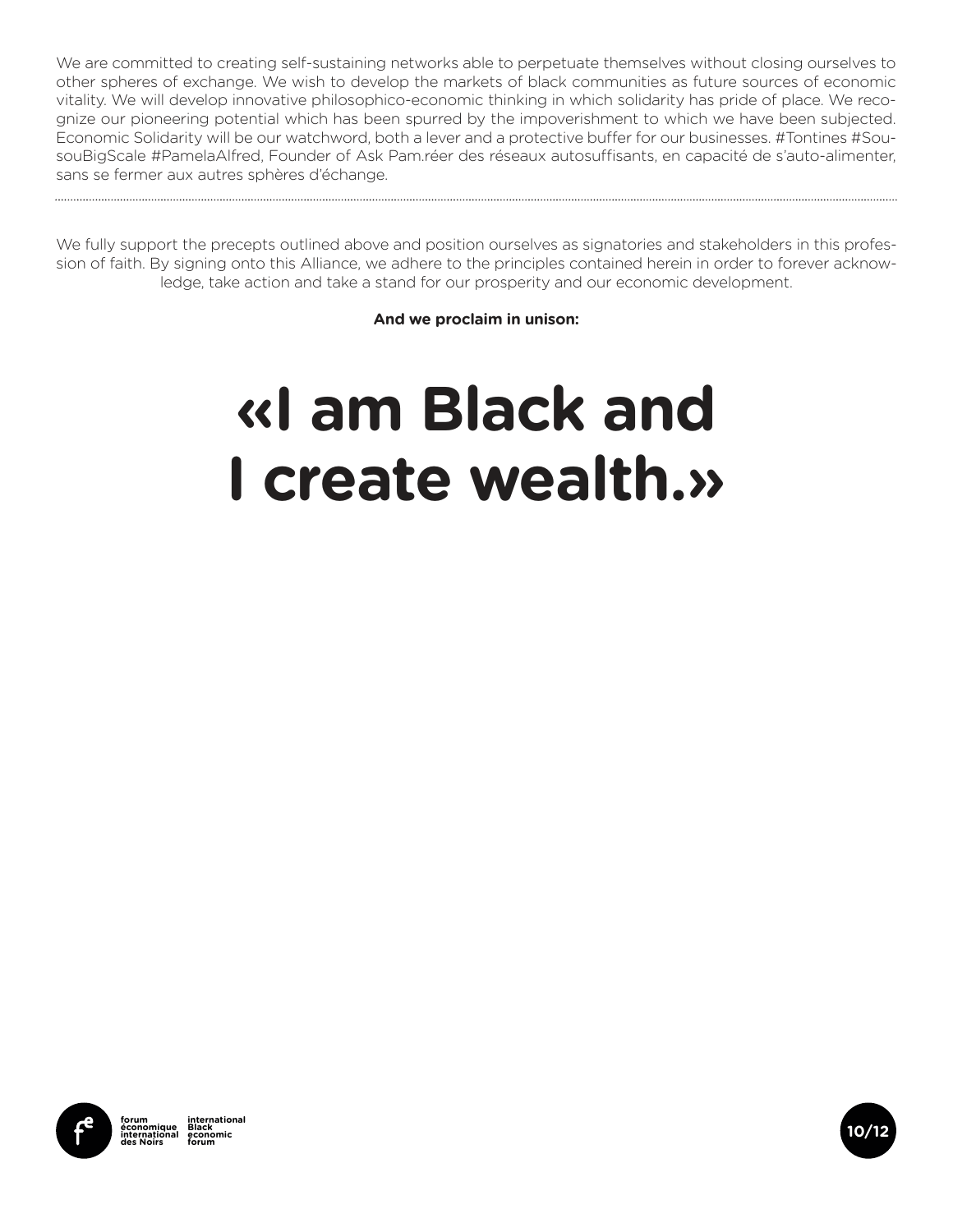#### **Prepared by: Stéphanie Melyon-Reinette, PhD**

& Contributors:

Kerlande Mibel, Chanzo Greenidge, Sharon Nelson, Anaïs Verspan, Karine Pédurand, Döry, Will Prosper, Christian Agbobli, Lyndsay Daudier, Pamela Alfred, Frantz Saintellemy, Thierry Lindor, Émilie Nicolas, Elvira Kamara-Nangnigui, Marjorie Villefranche, Jaël Elysée, Gisèle Hortense Ndong Biyogo, Alice Niyizurugero, Abisara Machold